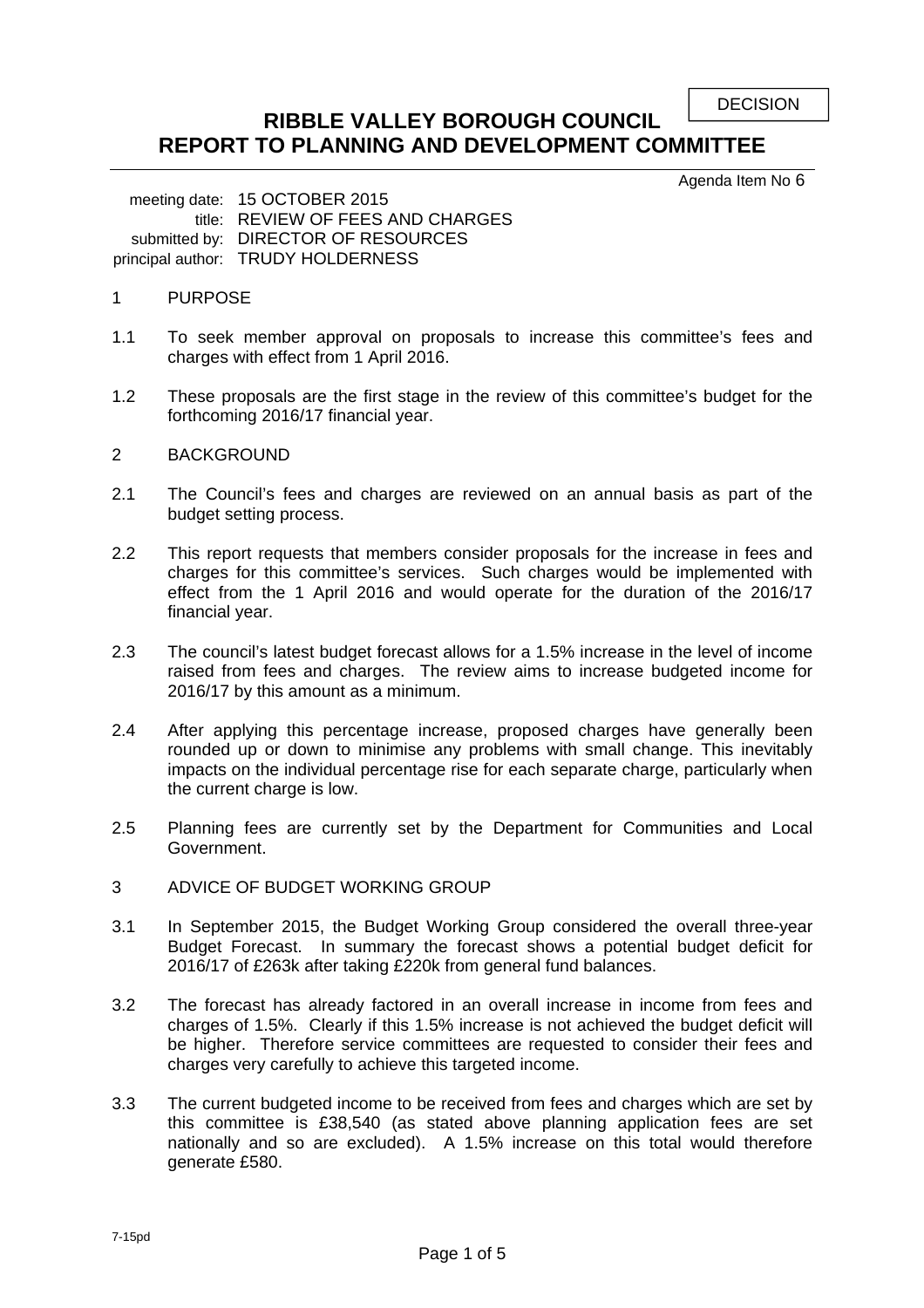# 4 REVIEW OF THE FEES AND CHARGES

- 4.1 The review of the fees and charges is coordinated by financial services, working together with heads of service and budget holders.
- 4.2 This follows the following process:
	- Budget holders are provided with an indication of the fees and charges factoring in the budget working group proposals.
	- A discussion meeting is then held between budget holders and financial services to enable the budget holder to propose a set of fees and charges for their services. This may depend on where there is a national requirement or service specific reason for setting a fee or charge at a different level than the budget working group target.

 The main Building Control fees and charges will be considered at a later date. This is to comply with the Building (Local Authority Charges) Regulations 2010 which states that the charges should be based on achieving a full cost recovery. Work on the forecasting of costs for 2016/17 for this service is currently being carried out.

- 4.3 Following the discussions a **proposed** set of fees and charges for implementation from 1 April 2016 has been produced for this committee and is shown at Annex 1. This annex provides details of:
	- the current charge for 2015/16
	- an estimate of the level of 2015/16 income raised by each charge (Net of VAT)
	- the proposed charges for implementation from 1 April 2016
	- an indication of the potential income that may be achieved in 2016/17, should the proposals be agreed (Net of VAT)
	- the resulting percentage increase from 2015/16 to 2016/17
	- Date that each charge was last increased (They are all reviewed annually, but may not necessarily be increased)
- 4.4 The indication of potential income which is shown throughout Annex 1 is provided for guidance purposes only and is based on past and current activity levels. No account is taken of any change in service use which may be influenced by a change in charge levels.
- 4.5 Work is still underway on forecasting income budget levels for 2016/17 and such budget proposals will be reported back to this committee in January 2016 for approval.
- 4.6 If you agree the recommended charges shown in Annex 1, the estimated extra income raised is £1,110, an overall increase of 2.88%.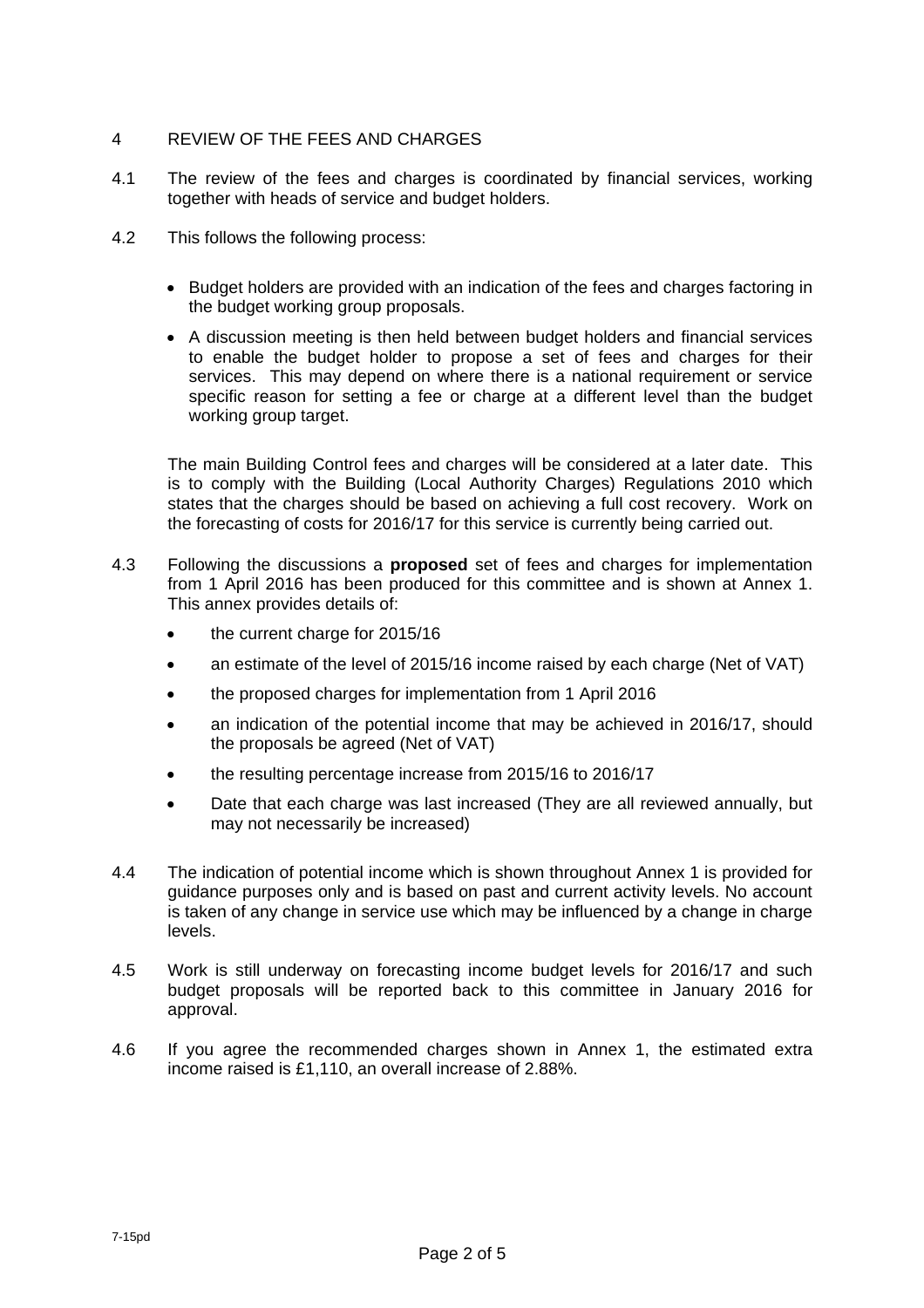### 5 RISK ASSESSMENT

- 5.1 The approval of this report may have the following implications:
	- Resources Fees and Charges provide a key income source for the Council. Fees and charges also provide a mechanism to target concessions, and also to charge service users directly rather than allowing the financial burden of certain service provision to fall on the council tax.
	- Technical, Environmental and Legal The Local Government Acts of 2000 and 2003 extended authorities' powers to charge for discretionary services.
	- Political none
	- Reputation Substantial increases to charges can generate adverse publicity.
	- Equality and Diversity One of the aims of the fees and charges mechanism on many services is to pass on service concession in order to increase inclusivity.

### 6 CONCLUSION

- 6.1 Work has been undertaken by financial services, heads of service and budget holders in reviewing the fees and charges operated by this committee. This review has now been completed as part of the budget process, for implementation from 1 April, should the proposals be approved.
- 6.2 The Budget Working Group recommends that all service committees seek to increase their fees and charges overall by 1.5%. If you agree with the recommended charges, this committee will meet the target required.
- 7 RECOMMENDATION THAT COMMITTEE
- 7.1 Consider the charges at Annex 1 and approve them for implementation with effect from 1 April 2016.

# SENIOR ACCOUNTANT DIRECTOR OF RESOURCES

PD7-15/TH/AC 2 OCTOBER 2015

For further information please ask for Trudy Holderness extension 4433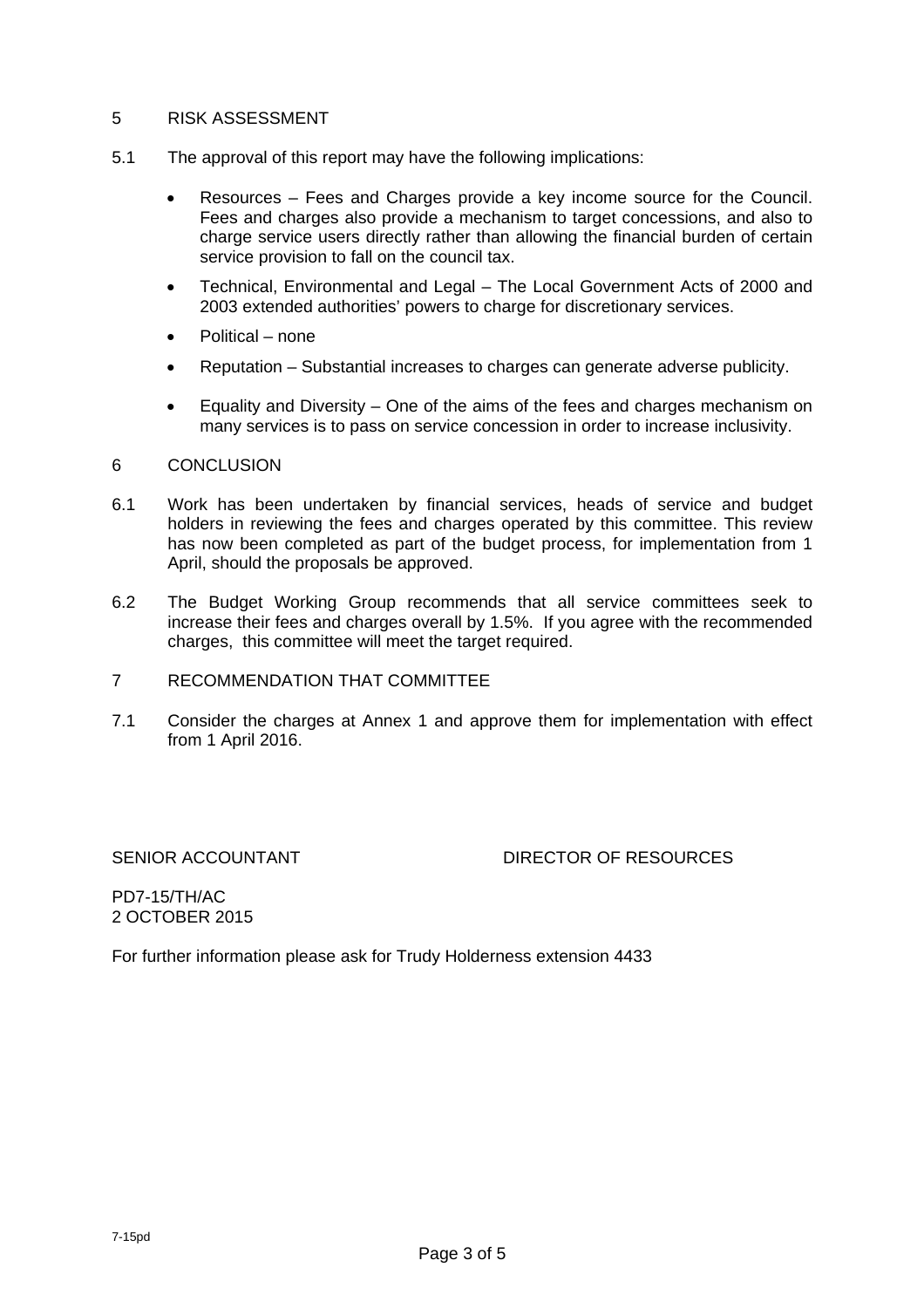# **PLANNING AND DEVELOPMENT COMMITTEE – PROPOSED FEES AND CHARGES FOR IMPLEMENTATION FROM 1 APRIL 2016**

| <b>PLANNING - PLANG</b>          |                                                               | <b>Ledger Code</b> | <b>VAT</b>              | Date of<br>Last<br><b>Change</b> | <b>Current</b><br>Charge<br>2015/16 | <b>Budgeted</b><br><b>Income Net</b><br>of VAT for<br>2015/16 | <b>Proposed</b><br><b>Charges</b><br>for 2016/17<br>1.50%<br><b>Inflation</b> | <b>Indication</b><br>of Potential<br><b>Income Net</b><br>of VAT for<br>2016/17 | <b>Percentage</b><br>Increase in<br>Charge |
|----------------------------------|---------------------------------------------------------------|--------------------|-------------------------|----------------------------------|-------------------------------------|---------------------------------------------------------------|-------------------------------------------------------------------------------|---------------------------------------------------------------------------------|--------------------------------------------|
|                                  |                                                               |                    |                         |                                  | £                                   | £                                                             | £                                                                             | £                                                                               | $\%$                                       |
| <b>Planning Decision Notices</b> |                                                               | PLANG/8231m        | <b>Non</b><br>Vatable   | 01 April<br>2015                 | 18.40                               | 3,220.00                                                      | 18.70                                                                         | 3,270.00                                                                        | 1.63                                       |
|                                  | <b>Permitted Development Rights</b>                           | PLANG/8495n        | <b>VAT</b><br>Inclusive | 01 April<br>2015                 | 42.00                               | 0.00                                                          | 45.00                                                                         | 0.00                                                                            | 7.14                                       |
|                                  | <b>Minor Developments</b>                                     | PLANG/8495n        | <b>VAT</b><br>Inclusive | 01 April<br>2015                 | 195.00                              | 9.170.00                                                      | 200.00                                                                        | 9,410.00                                                                        | 2.56                                       |
|                                  | <b>Intermediate Developments</b>                              | PLANG/8495n        | <b>VAT</b><br>Inclusive | 01 April<br>2015                 | 390.00                              | 7,370.00                                                      | 400.00                                                                        | 7,560.00                                                                        | 2.56                                       |
|                                  | Major Developments - up to two<br>meetings                    | PLANG/8495n        | <b>VAT</b><br>Inclusive | 01 April<br>2015                 | 790.00                              | 12,650.00                                                     | 815.00                                                                        | 13,050.00                                                                       | 3.16                                       |
|                                  | <b>Major Developments</b><br>- additional meeting             | PLANG/8495n        | <b>VAT</b><br>Inclusive | 01 April<br>2014                 | 380.00                              | 280.00                                                        | 385.00                                                                        | 280.00                                                                          | 1.32                                       |
|                                  | <b>Householders - Without Meeting</b>                         | PLANG/8495n        | <b>VAT</b><br>Inclusive | 01 April<br>2015                 | 51.00                               | 1,150.00                                                      | 55.00                                                                         | 1,240.00                                                                        | 7.84                                       |
| <b>Pre- Application Fees</b>     | - With Meeting                                                | PLANG/8495n        | <b>VAT</b><br>Inclusive | 01 April<br>2015                 | 92.00                               | 3,080.00                                                      | 95.00                                                                         | 3,180.00                                                                        | 3.26                                       |
|                                  | <b>High Hedge or Tree Issues</b>                              | PLANG/8495n        | <b>VAT</b><br>Inclusive | 01 April<br>2015                 | 56.00                               | 0.00                                                          | 57.00                                                                         | 0.00                                                                            | 1.79                                       |
|                                  | <b>Listed Building or work in</b><br><b>Conservation Area</b> | PLANG/8495n        | <b>VAT</b><br>Inclusive | 01 April<br>2015                 | 97.00                               | 640.00                                                        | 100.00                                                                        | 660.00                                                                          | 3.09                                       |
|                                  | <b>Advertisement Advice</b>                                   | PLANG/8495n        | <b>VAT</b><br>Inclusive | 01 April<br>2015                 | 56.00                               | 0.00                                                          | 57.00                                                                         | 0.00                                                                            | 1.79                                       |
|                                  | <b>Prior Notification and</b><br><b>Telecommunications</b>    | PLANG/8495n        | <b>VAT</b><br>Inclusive | 01 April<br>2015                 | 102.00                              | 0.00                                                          | 105.00                                                                        | 0.00                                                                            | 2.94                                       |
|                                  | <b>Repair Works</b>                                           |                    |                         |                                  | No<br>Charge                        | No Charge                                                     | No Charge                                                                     | No Charge                                                                       | No Charge                                  |